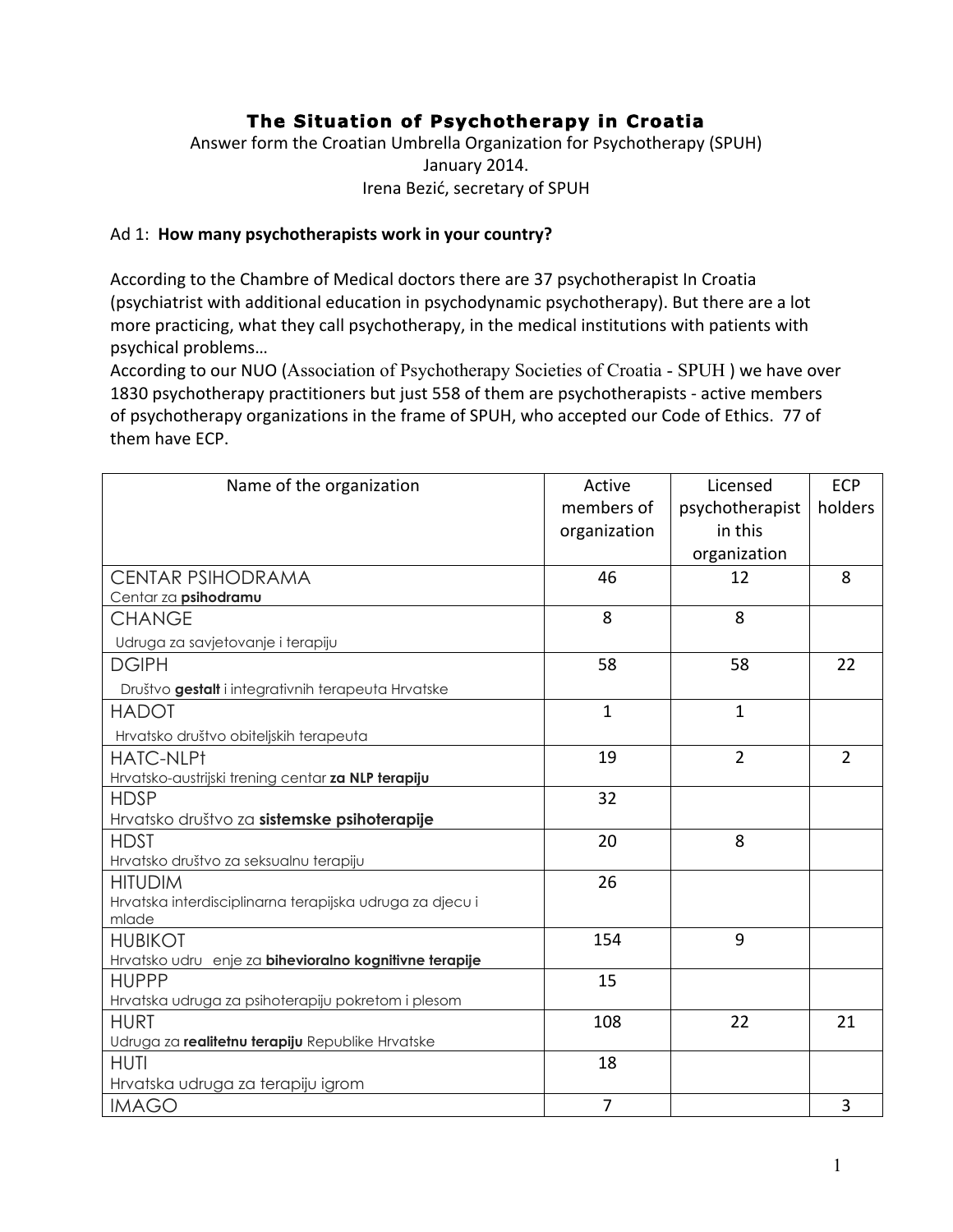| Društvo imago terapeuta Hrvatske                   |    |    |  |
|----------------------------------------------------|----|----|--|
| <b>UKPO</b>                                        | 13 | 10 |  |
| Udruga za kibernetiku psihoterapije I organizacije |    |    |  |
| <b>UTA</b>                                         | 33 |    |  |
| Udruga transakcijske analize                       |    |    |  |
| Individual members                                 | 10 |    |  |

This data are the best what we could collect – some organizations accept as a members just certified therapists, some accept also those who are not yet certified but are practicing. From above mentioned 15 psychotherapy associations, members of SPUH, there are just 8 recognized by EAP (Psychodrama, Gestalt th., NLPt, Systemic family th.. Cognitive behavioral th., Reality th., Cybernetic th. (as a systemic th.) Transactional analysis), we accepted in SPUH also association of sexual therapist, imago relationship therapist, "change" therapist, dance & movement therapist, play therapists, child and adolescent therapists, and psychoanalytic oriented family therapists.'

There are more psychotherapists and psychotherapy associations in Croatia like Psychodynamic psychotherapy, integrative psychotherapy and group analysis  $-$  as they are not a members of SPUH, we don't have the numbers (some of them got ECP as individual members of SPUH). They are a part of the medical system, who has traditionally dominant position when it comes to psychotherapy. There is no low concerning psychotherapy. In the legal regulation of health issues, psychotherapy is mentioned as a activity preformed by psychiatrists with additional education (those 37 mentioned before).

Psychotherapists work part time or full time. Most work part time, and another part something connected with their basic profession. The full time psychotherapists work in the private practices, and in the Clinic for psychological medicine in Zagreb.

#### Ad 2: Overview on psychotherapy training.

In Croatia psychotherapy training is provided mostly by associations of certain Psychotherapy schools, or by private training organizations. The University/Medical faculty in Zagreb covers in the moment the education in Psychodynamic psychotherapy, Integrative psychotherapy, Group analysis, Systemic family therapy and Cybernetic psychotherapy. Since there is no low concerning psychotherapy in Croatia, the trainings provided by private training organizations have the standards required by European/worldwide Umbrella organizations. The trainings under the University cover have not necessary this standards, but they have legal status in Croatia . The entrance to the psychotherapy training is after finishing one of the humanistic studies – psychology, medicine, social work, social pedagogy, or sociology/theology/pedagogy. In some of the psychotherapy schools there is just university degree of any kind enough to enter education, in some there are just psychologist or psychiatrist allowed to enter.

#### Ad 3: List of psychotherapy schools in your country.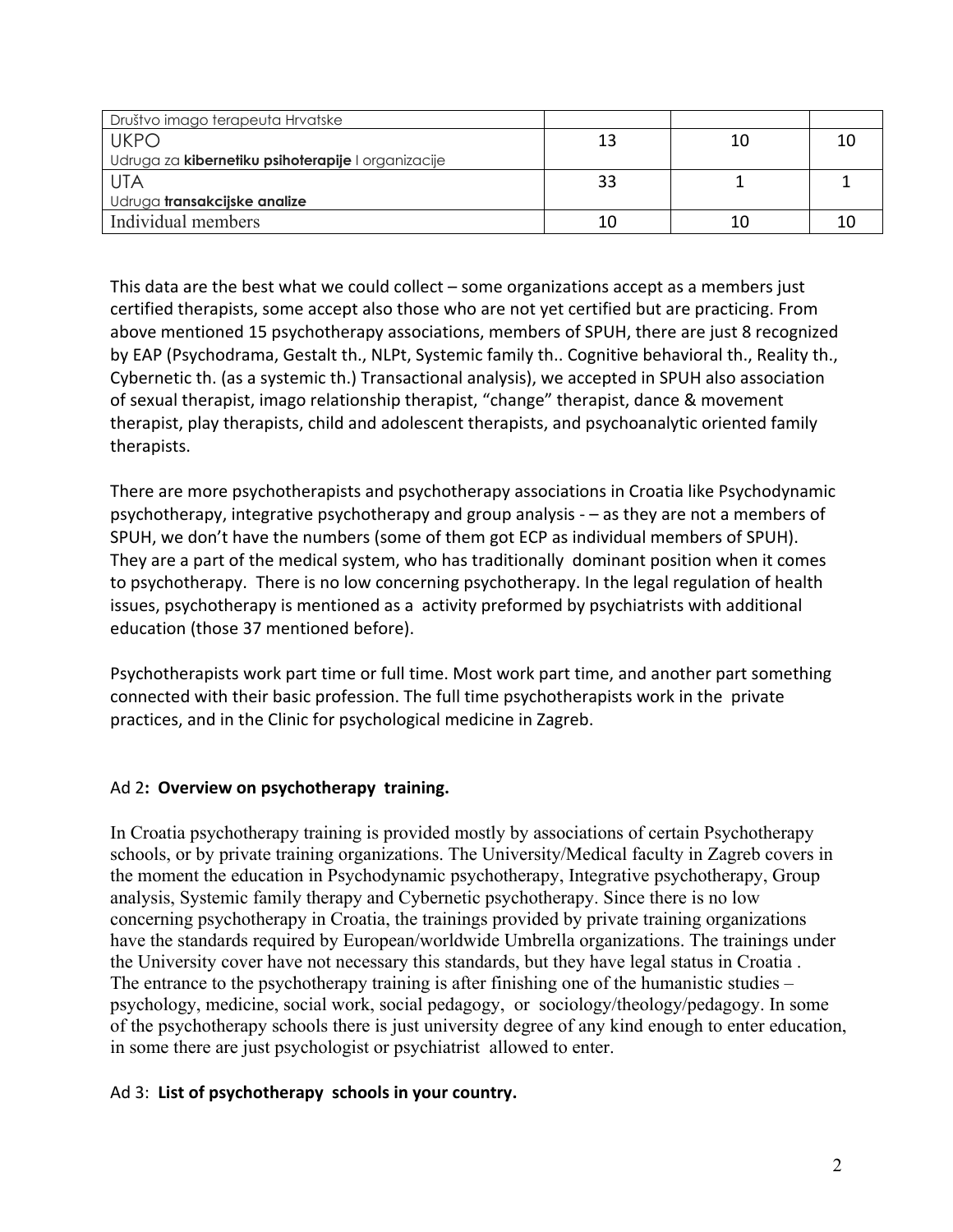There are following educational programs in Croatia:

1. reality therapy, transactional analysis, imago relational therapy, psychodrama, NLPt (private **institutes**)

# 2. gestalt therapy (3 different private institutes)

3. cognitive behavior therapy, dance and movement therapy, sexual therapy, therapy for children and adolescents, play therapy (organized by association of this modality) 7. psychoanalytic psychotherapy, integrative therapy, group analysis, Cybernetic of psychotherapy and systemic family therapy' are connected to Medical faculty - University of Zagreb.

Since there is legally no psychotherapy in the country, all of those organizational forms of psychotherapy training are also not regulated by low.

Ad 4: Legal situation (is there a law or a regulation, if yes please attach the law/regulation to the article), is there a national register for psychotherapists?

We have no law for Psychotherapy. Since 7 years SPUH is trying to proceed with the low but there is strong medical lobby against it. We are not giving up.

In the legal regulation of health issues, psychotherapy is mentioned as a activity preformed by psychiatrists with additional education (37 psychotherapists in Croatia, according to the statistic of chamber of medical doctors). The new regulation of health insurance gives also other practitioners in the medical institutions (nurses, psychologist, social pedagogs, social workers) possibility to refund the individual and group psychotherapy which they do anyhow (however price is far under the market price outside institutions).

# Ad 5: Payment: how much do clients pay on average per hour?

Clients are estimated to pay between 27 and 67 euro per hour. A psychotherapist can charge whatever she/he feels like.

According to the new regulations health insurance, the prices of the psychotherapy in medical institutions are: 15 euros for hour of individual psychotherapy, and 17 euros for 90 minutes of small group psychotherapy.

# Ad 6: Is psychotherapy paid by health insurance?

Psychotherapy is only paid by health insurance if you are a patient in medical institution, or if you are sent by your family doctor to the psychiatrist in the ambulant care or to the Clinic for psychological medicine in Zagreb.

# Ad 7: Which governmental body is responsible for Psychotherapy in your country?